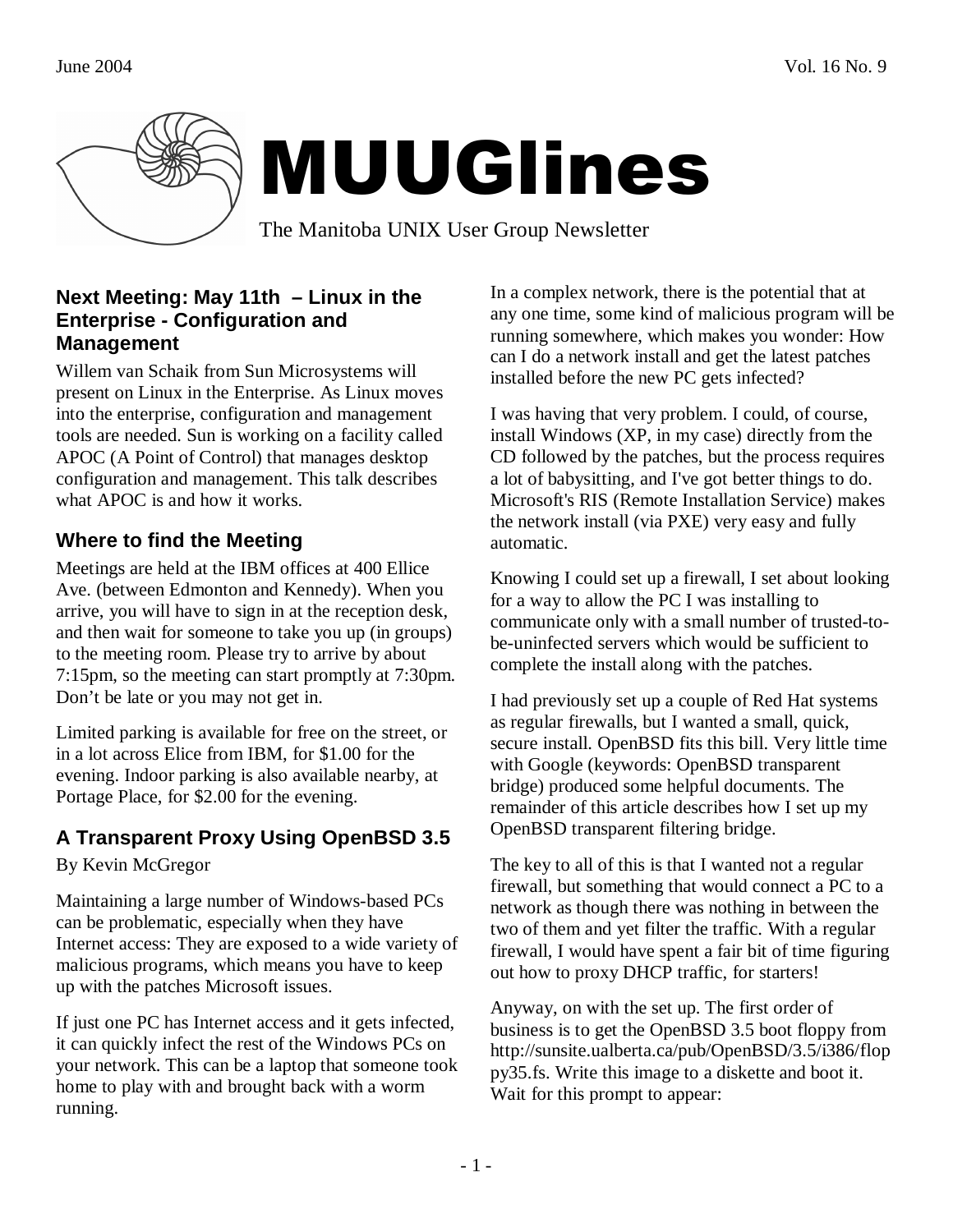erase ^?, werase ^W, kill ^U, intr ^C, status ^T (I)nstall, (U)pgrade or (S)hell?

Press 'i' and Return. You'll see the initial banner like below:

Welcome to the OpenBSD/i386 3.5 install program.

This program will help you install OpenBSD in a simple and rational way. At any prompt except password promts you can run a shell command by typing '!foo', or escape to a shell by typing '!'. Default answers are shown in []'s and are selected by pressing RETURN. At any time you can exit this program by pressing Control-C and then RETURN, but quitting during an install can leave your system in an inconsistent state.

Press Return at the next two prompts to get the install going:

```
Terminal type? [vt220] 
Do you wish to select a keyboard encoding 
table? [no]
```
At this point you are warned to make a backup. This article assumes you've made one, or are using a disk with no data on it which you wish to keep. You are then asked:

```
Proceed with install? [no]
```
Type 'yes' and press Return. The installer then wants you to select the root disk, meaning the one which will contain the 'root' (or '/') filesystem. For an ordinary IDE system, this is typically referred to as 'wd0':

```
Available disks are: wd0. 
Which one is the root disk? (or 'done') 
[wd0]
Do you want to use *all* of wd0 for 
OpenBSD? [no]
```
For this simple system set up, press Return, type 'yes' and press Return. Now comes the obscure part, for those of you not familiar with BSD-type systems. Instead of using the PC partition tables, the BSDs use what they call a 'disklabel', which functions much like a partition table. To make this install easy, we'll set partition 'a' to use the whole disk less a small bit for

swap, and partition 'b' will contain the swap partition. As the disk I'm using here is 512 MB in size, I'll make the root partition 448 MB and use the rest for swap:

Initial label editor (enter '?' for help at any prompt) >

Type 'a a' and press Return; then press Return for the 'offset' prompt; then enter '448m' to specify a size of 448 MB; press Return to accept the default 'FS type', and type '/' and press Return to set this partition to mount as the root partition.

To create the swap partition, type 'a b' (partition b is assumed to be the swap partition) and press Return; then press Return three more times to accept the default offset, size and FS type. To check the results, type 'p' and press Return, which will list the current partition table. To quit and save your changes, type 'q' and press Return. Press Return again to write the new label. Since we're really sure about this, type 'yes' and press Return, and the installer will finally partition the disk. Once that's done, we can start configuring the system, beginning with the system's name:

System hostname? (short form, e.g. 'foo')

First enter the system hostname you've chosen, and press Return. After we complete the system setup, we'll reconfigure the two network interfaces, but for now we need one of them to download and install OpenBSD, so we'll set it up to use DHCP; the prompts look like so:

```
Configure the network? [yes] 
Available interfaces are: le1 le2. 
Which one do you wish to initialize? (or 
'done') [le1] 
Symbolic (host) name for le1? [padfw] 
IP address for le1? (or 'dhcp')
```
Your network cards may be called something else (like fxp0). Above I've pressed Return three times to accept the defaults, after which I typed 'dhcp' and pressed Return to set up the IP information automatically. A pile of detail is printed out (which might help with fixing any problem you have at this point), followed by a prompt regarding the second interface. We'll leave this alone for now by typing 'done' and pressing Return at this prompt.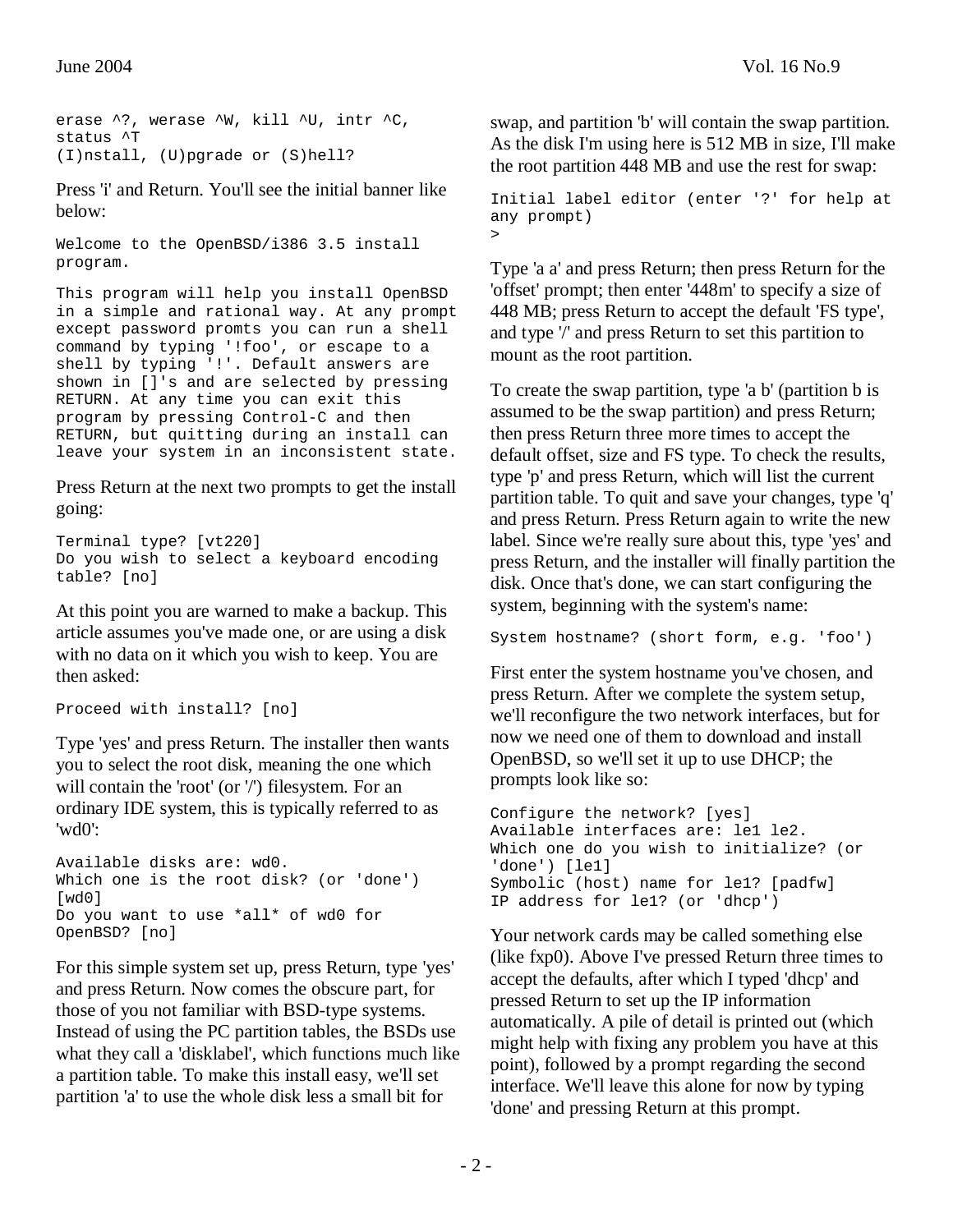The DNS domain name is next presented here (it was provided by the DHCP server in my case), and you can press Return to accept the default. This is followed by a prompt to set the DNS nameserver, which once again will be whatever the DHCP server provided. You can change it here if you wish. Press Return to continue.

Assuming you want to use the nameserver now (a good bet), press Return. The default route is the next choice, and with DHCP the default is 'dhcp' (instead of an actual IP address). Press Return, or type a new address and press Return.

If you have some need to set specific entries in the initial 'hosts' file, you can change it at the next prompt:

Edit hosts with ed? [no]

I'd recommend against it. You can add them after the system is installed. Press Return here, and again to skip any manual network configuration. We are then prompted for the root account's password. Enter one and press Return. Retype it and press Return, for verification.

Now for the easy part, selecting the 'install sets'. Since we only downloaded the one-floppy installation disk, we must download the rest of OpenBSD during the install. As the prompt states:

Sets can be located on a (m)ounted filesystem; a (c)drom, (d)isk or (t)ape device; or a (f)tp, (n)fs or (h)ttp server. Where are the install sets? (or 'done')

Press 'h' and Return to get the install sets via http. If you need to go through a proxy, you could type it here, but I don't, so press Return at the HTTP/FTP proxy URL prompt. The installer will then ask if you want to display the list of known http servers. Press Return to do so. Press space to skip through the list, looking for an appropriate server. Make a note of the number to the left of the site you wish to use. In my case, it was number 8,

sunsite.ualberta.ca/pub/OpenBSD in Edmonton. At the server prompt, type '8' (or the one you want) and press Return.

Press Return again to accept the server choice, and again to use the default directory. You'll see a list of the available sets. By default, essentially everything is selected except for any of the X Window System stuff. Type 'done' at the prompt and press Return, and one more time to start the download and install.

Once all of the required files are downloaded, you'll be asked again about the location of the install sets. Just type 'done' and press Return. For a transparent proxy like we're setting up, sshd is not necessary (or even useful), but you can press Return at the next prompt:

```
Do you wish sshd(8) to be started by 
default? [yes]
```
This will make it a little easier to use ssh with this machine at a later date if you want to use it (and OpenBSD) for something else.

The next prompt is a bit spurious, since we haven't downloaded any X stuff:

Do you expect to run the X Window System? [yes]

Type no and press Return. Next is the time zone question. I assume you're in my timezone, so type 'Canada/Central' and press Return.

After a bit of processing, the install is done! Do as the prompt says, and type 'halt' followed by Return, then reboot the machine, remembering to remove the floppy. On to the configuration phase.

The changes you need to make are mercifully simple:

Edit /etc/sysctl.conf -- the only non-comment line should read net.inet.ip.forwarding=1

Ensure /etc/bridgename.bridge0 contains only: add fxp0 add fxp1 up (If it doesn't exist, create it.) Change fxp0 and fxp1 to reflect the names of your network interface cards.

Ensure both /etc/hostname.<your first network card> and /etc/hostname.<your second network card> both contain just the single word "up".